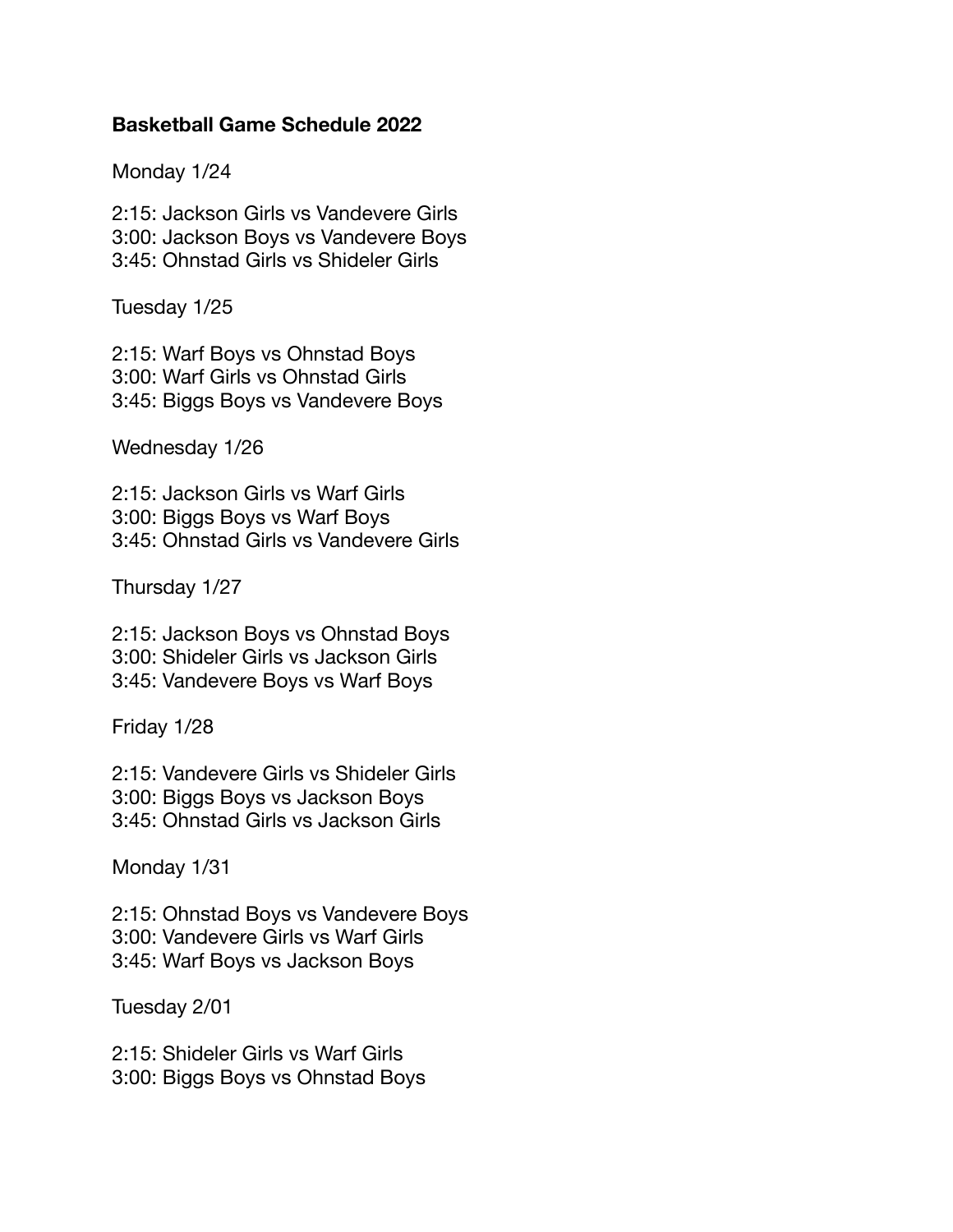Wednesday 2/02

2:15: Jackson Girls vs Vandevere Girls 3:00: Jackson Boys vs Vandevere Boys 3:45: Ohnstad Girls vs Shideler Girls

Thursday 2/03

2:15: Biggs Boys vs Vandevere Boys 3:00: Warf Girls vs Ohnstad Girls 3:45: Warf Boys vs Ohnstad Boys

Friday 2/04

2:15: Jackson Girls vs Warf Girls 3:00: Biggs Boys vs Warf Boys 3:45: Ohnstad Girls vs Vandevere Girls

Monday 2/07

2:15: Jackson Boys vs Ohnstad Boys 3:00: Shideler Girls vs Jackson Girls 3:45: Vandevere Boys vs Warf Boys

Tuesday 2/08

2:15: Vandevere Girls vs Shideler Girls 3:00: Biggs Boys vs Jackson Boys 3:45: Ohnstad Girls vs Jackson Girls

Wednesday 2/09

2:15: Ohnstad Boys vs Vandevere Boys 3:00: Vandevere Girls vs Warf Girls 3:45: Warf Boys vs Jackson Boys

Thursday 2/10

2:15: Shideler Girls vs Warf Girls 3:00: Biggs Boys vs Ohnstad Boys